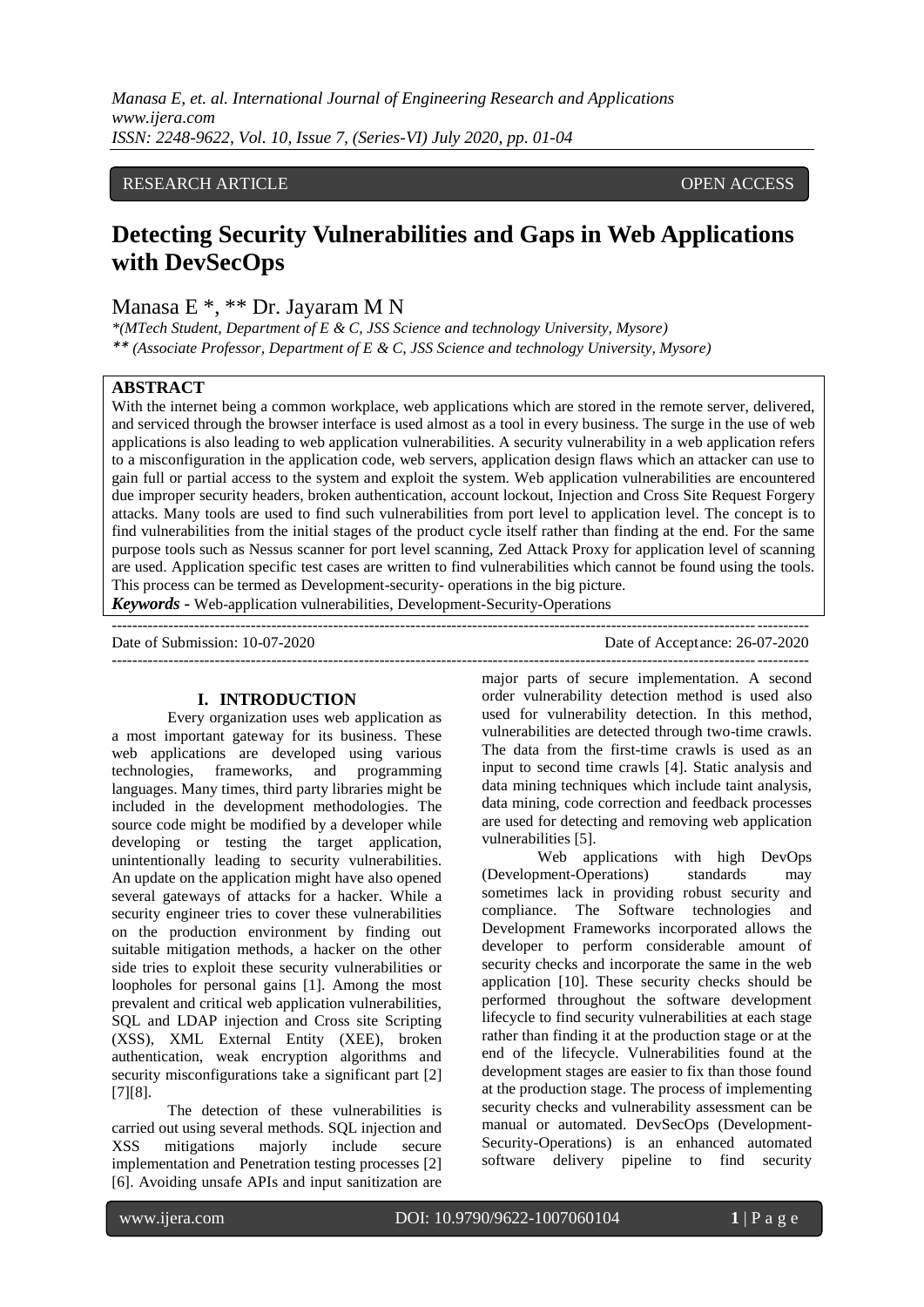*Manasa E, et. al. International Journal of Engineering Research and Applications www.ijera.com ISSN: 2248-9622, Vol. 10, Issue 7, (Series-VI) July 2020, pp. 01-04*

vulnerabilities and to reduce the attack surfaces and downtime [11] [12].

The proposed system aims at a DevSecOps model to find the vulnerabilities in the web application through an automated process at three levels. At the port level, Dynamic Application Security Testing (DAST) tools such as Nessus scanner is used. This scanner helps in identifying open ports and the protocols running on it. For scanning the vulnerabilities at the application level open source tools such Zed attack Proxy or free versions of Burp Suite can be used. Licensed versions of Netsparker, Raipd7 are also available for vulnerability scanning.<br>However.

application specific vulnerabilities which cannot be covered by DAST and vulnerability scanning tools, can be covered using application specific test cases. This can be achieved by writing the test cases either through specific frameworks or by using programming languages. Extending this model for false positives, tools such as Network Mapper (Nmap) can be used. The gaps also include testing for protocols and verification and penetration testing. The DAST tools, vulnerability scanning tools and test suites are together integrated in a Continuous Integration and Continuous Deployment (CICD) pipelines using Jenkins or Gitlab. This is run along with the build or DevOps pipeline of the web application to find security vulnerabilities at each level of the build cycle. DevSecOps majorly depends on selecting application specific tools and frameworks for enabling security.

#### **II. DEVSECOPS**

DevSecOps mainly involves selecting proper tools and Frameworks for the environment or the web application involved. The major benefits of DevSecOps involves enhanced automation in the entire software delivery pipeline, which reduces attack surfaces and downtime. It ensures proper security and compliance is provided to the web application with high development features. The vulnerabilities or the attacks are pre-discovered when security is integrated end to end. Figure 1 describes the typical DevSecOps workflow.



**Fig1:** Typical DevSecOps workflow

Step 1: The code is created within a version control management system.

Step 2: The changes in the code are committed to the system.

Step 3: The code is retrieved, and static code analysis is done to identify possible vulnerabilities. Step 4: Security configurations are applied to the

deployed application in the environment. Step 5: The test automation suite is executed on the

application.

Step 6: The application tested for security vulnerabilities are deployed in the production environment and continuously monitored for active security threats.

## **III. SECURITY INTEGRATION WITH DEVSECOPS AND TOOLING**



**Fig 2:** The proposed DevSecOps and tooling model

In the proposed DevSecOps model as shown in figure 2, the effort is to integrate security end to end alongside development. The user enters the IP address or build path of the web application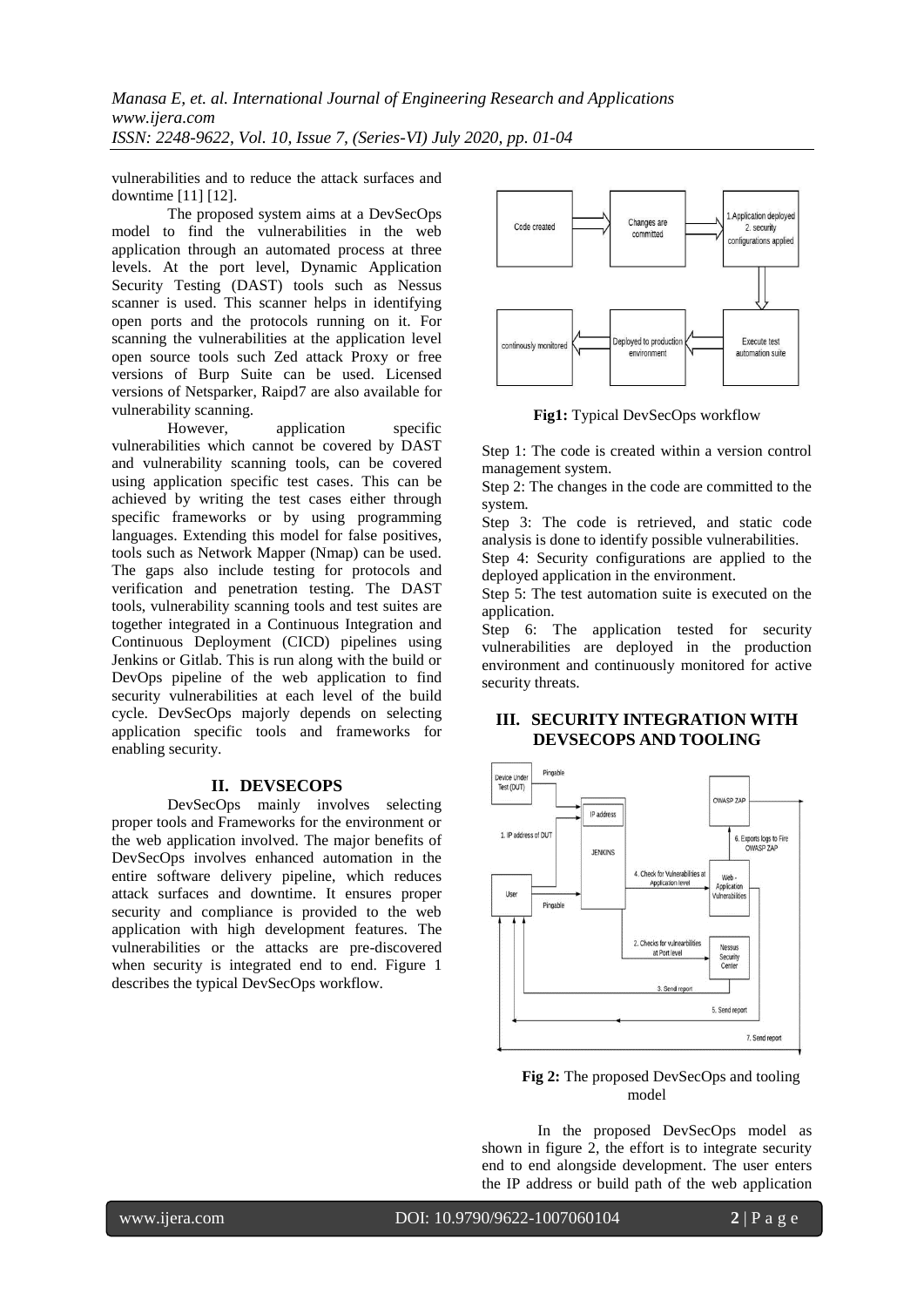into Jenkins CICD tool. The Jenkins tool is preconfigured with jobs of specific tools used.

At the first level, port scanning is done using Nessus scanner. This scanner performs a ping test on the target application to find all the open ports and the protocols running on it. It generates a detailed report of the possible vulnerabilities and suggests suitable mitigations for it. Sometimes, this may include false positives. To cross check for false positives Network Mapper (Nmap) can be used. A detailed report is sent to the user for analysis. In the second level, application specific tests are made. This checks for security vulnerabilities which cannot be covered with DAST or other vulnerability scanners. A detailed report of the same is then sent to the user. Along with application specific testing this generates a detailed log which can be fed into the web application scanner which is used in the next stage. The selection of this web application scanner depends on factors such as crawl strength of the scanning engine, compliance standards and cost. If open source scanners are to be considered, then OWASP ZAP and free version of Burp Suite are good options. However, licensed versions of Netsparker, Rapid7 and Enterprise version of Burp Suite are good options. The final vulnerability report is sent to the user for analysis.

## 3.1 Web Application Specific Testing

Application specific testing is required to test the application for source code, open API ends and other vulnerabilities which cannot be covered by tooling part. This can be done by selecting appropriate frameworks or using certain programming languages to write the test cases. Certain frameworks and languages such as robot framework, cucumber framework, cypress framework, Ansible, selenium or PyTest and many more can be considered.

Certain specific application testing may include checking for exposed API end points of the application, horizontal and vertical privilege escalation, protocol verification. Account Lockout testing ensures after certain number of trials the application is not allowing the user with wrong credentials to access it. Testing should also be included for TLS and SSL, jump host, session management, authorization, input validation, output sanitization and cryptographic algorithms.

- HTTP security testing should be considered for detailed checks on XSS – Protection: To check if the browser if rendering pages infected by XSS (Cross Site Scripting).
- X-Frame-Options: To avoid click jacking kind of attacks.
- Strict -Transport-Security: To ensure information transfer over secure channel (HTTPS) and avoid man in the middle attacks.
- X-Content-Type-Options: To block certain type of MIME requests.

Apart from application specific testing, these tests also provide logs which can be used as initial crawl information to trigger the vulnerability scanner.

### 3.2 Web Application Vulnerability Scanning

Open source or commercial vulnerability scanners such as OWASP ZAP, Netsparker, Rapid7 can be used. The logs from web application testing are imported. This will provide first level of crawl inputs. The crawling ability depends on the strength of the scanner and crawling engine. Most of these tools also provides the flexibility to modify the scan policies which are the rules set to define the scanning process and the attack strengths. These tools also provide a detailed logging and reporting feature. A detailed list of vulnerabilities found and the mitigations for it are also suggested. The scalability is different for each tool depending on pricing options. The rate of false positives obtained, and tuning features varies in each tool.

## **IV. RESULTS AND DISCUSSION**

The proposed DevSecOps model finds vulnerabilities in three stages which include development and production. After each stage of scanning and testing the report is sent to the user for analysis. This method provides a larger coverage to vulnerabilities and helps in reducing the attack surfaces and downtime. A test application 'WebGoat' is used. The Nessus report contain a detailed vulnerability repot on ports. The severity of the vulnerabilities is segregated into Critical, High, Medium, Low, and Informational sections as shown in figure 3. The severity summary is followed by detailed vulnerability assessment and mitigations.



**Fig 3: Nessus Severity Summary**